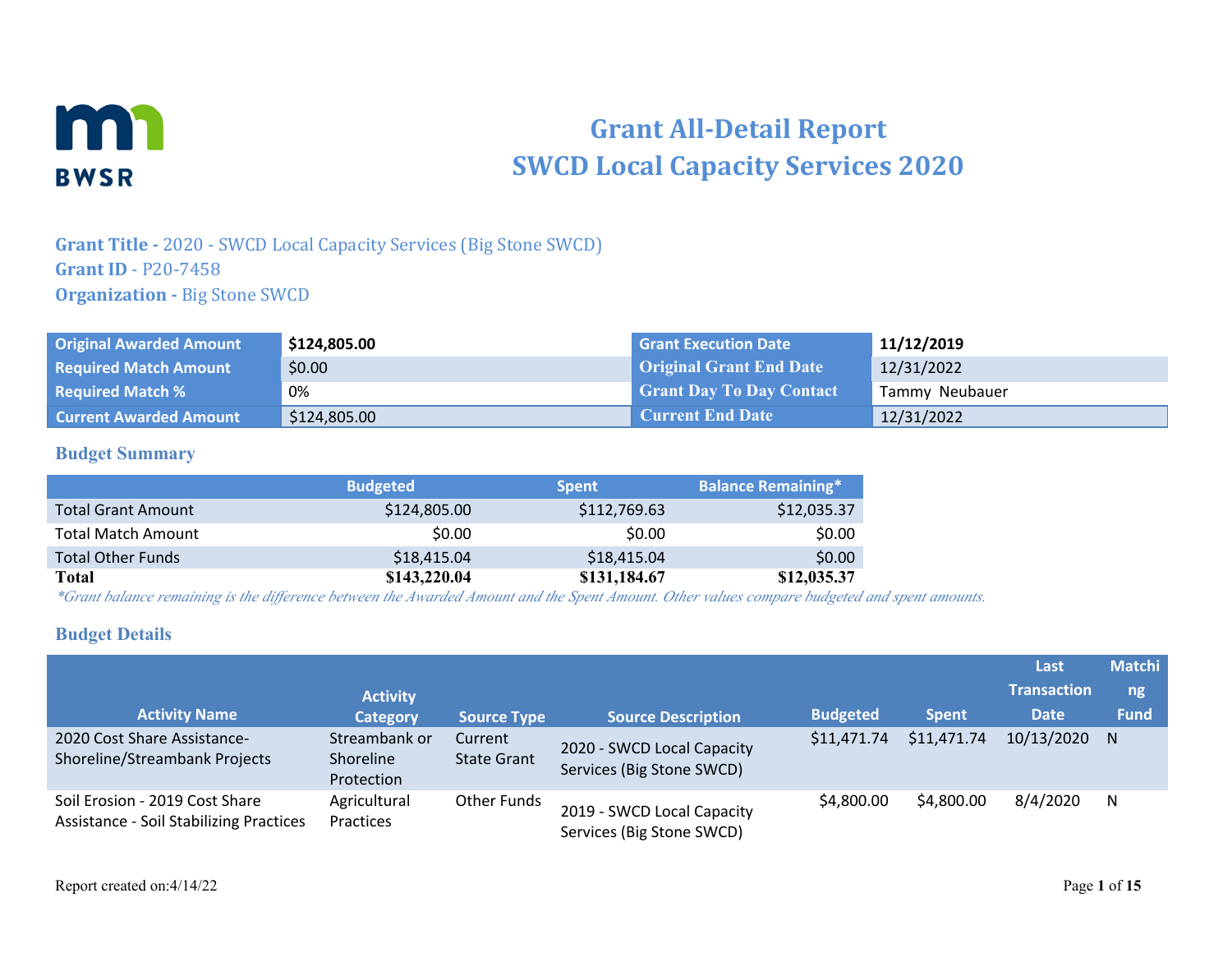|                                                                                |                                          |                               |                                                         |                 |              | Last               | <b>Matchi</b> |
|--------------------------------------------------------------------------------|------------------------------------------|-------------------------------|---------------------------------------------------------|-----------------|--------------|--------------------|---------------|
|                                                                                | <b>Activity</b>                          |                               |                                                         |                 |              | <b>Transaction</b> | ng            |
| <b>Activity Name</b>                                                           | <b>Category</b>                          | <b>Source Type</b>            | <b>Source Description</b>                               | <b>Budgeted</b> | <b>Spent</b> | <b>Date</b>        | <b>Fund</b>   |
| Soil Erosion - 2019 LC Cost Share<br>Assistance - shoreline restorations       | Streambank or<br>Shoreline<br>Protection | Current<br><b>State Grant</b> | 2020 - SWCD Local Capacity<br>Services (Big Stone SWCD) | \$15,924.00     | \$15,924.00  | 8/3/2021           | N             |
| Soil Erosion - 2019 LC Cost Share<br>Assistance - shoreline restorations       | Streambank or<br>Shoreline<br>Protection | <b>Other Funds</b>            | 2019 - SWCD Local Capacity<br>Services (Big Stone SWCD) | \$5,200.00      | \$5,200.00   | 12/1/2020          | N             |
| Soil Erosion - 2019 LC Cost Share<br>Assistance - shoreline restorations       | Streambank or<br>Shoreline<br>Protection | <b>Other Funds</b>            | 2019 - State Cost-Share Fund<br>(Big Stone SWCD)        | \$245.94        | \$245.94     | 12/1/2020          | N.            |
| Soil Erosion - 2019 LC Cost Share<br>Assistance - shoreline restorations       | Streambank or<br>Shoreline<br>Protection | <b>Other Funds</b>            | 2020 - State Cost-Share Fund<br>(Big Stone SWCD)        | \$5,240.00      | \$5,240.00   | 8/3/2021           | $\mathsf{N}$  |
| Soil Erosion - 2019 LC Cost Share<br>Assistance - shoreline restorations       | Streambank or<br>Shoreline<br>Protection | <b>Other Funds</b>            | 2021 - State Cost-Share Fund<br>(Big Stone SWCD)        | \$2,929.10      | \$2,929.10   | 8/3/2021           | N             |
| Soil Erosion - 2020 Administration                                             | Administration<br>/Coordination          | Current<br><b>State Grant</b> | 2020 - SWCD Local Capacity<br>Services (Big Stone SWCD) | \$23,605.00     | \$23,605.00  | 10/24/2020         | N             |
| Soil Erosion - 2020 Cost Share<br><b>Assistance-Soil Stabilizing Practices</b> | Agricultural<br>Practices                | Current<br><b>State Grant</b> | 2020 - SWCD Local Capacity<br>Services (Big Stone SWCD) | \$985.90        |              |                    | N             |
| Soil Erosion - 2020<br>Education/Information                                   | Education/Info<br>rmation                | Current<br><b>State Grant</b> | 2020 - SWCD Local Capacity<br>Services (Big Stone SWCD) | \$1,200.00      | \$848.30     | 12/31/2021         | N             |
| Soil Erosion - 2020 Equipment and<br><b>Supplies</b>                           | Supplies/Equip<br>ment                   | Current<br><b>State Grant</b> | 2020 - SWCD Local Capacity<br>Services (Big Stone SWCD) | \$30,000.00     | \$20,920.59  | 12/31/2021         | N             |
| Soil Erosion - 2020 Local Capacity<br>Cost Share Assistance - Wind<br>Erosion  | <b>Wind Erosion</b>                      | Current<br><b>State Grant</b> | 2020 - SWCD Local Capacity<br>Services (Big Stone SWCD) | \$1,618.36      |              |                    | N             |
| Soil Erosion - 2020 Technical<br>Assistance                                    | Technical/Engi<br>neering<br>Assistance  | Current<br><b>State Grant</b> | 2020 - SWCD Local Capacity<br>Services (Big Stone SWCD) | \$40,000.00     | \$40,000.00  | 12/31/2020         | N.            |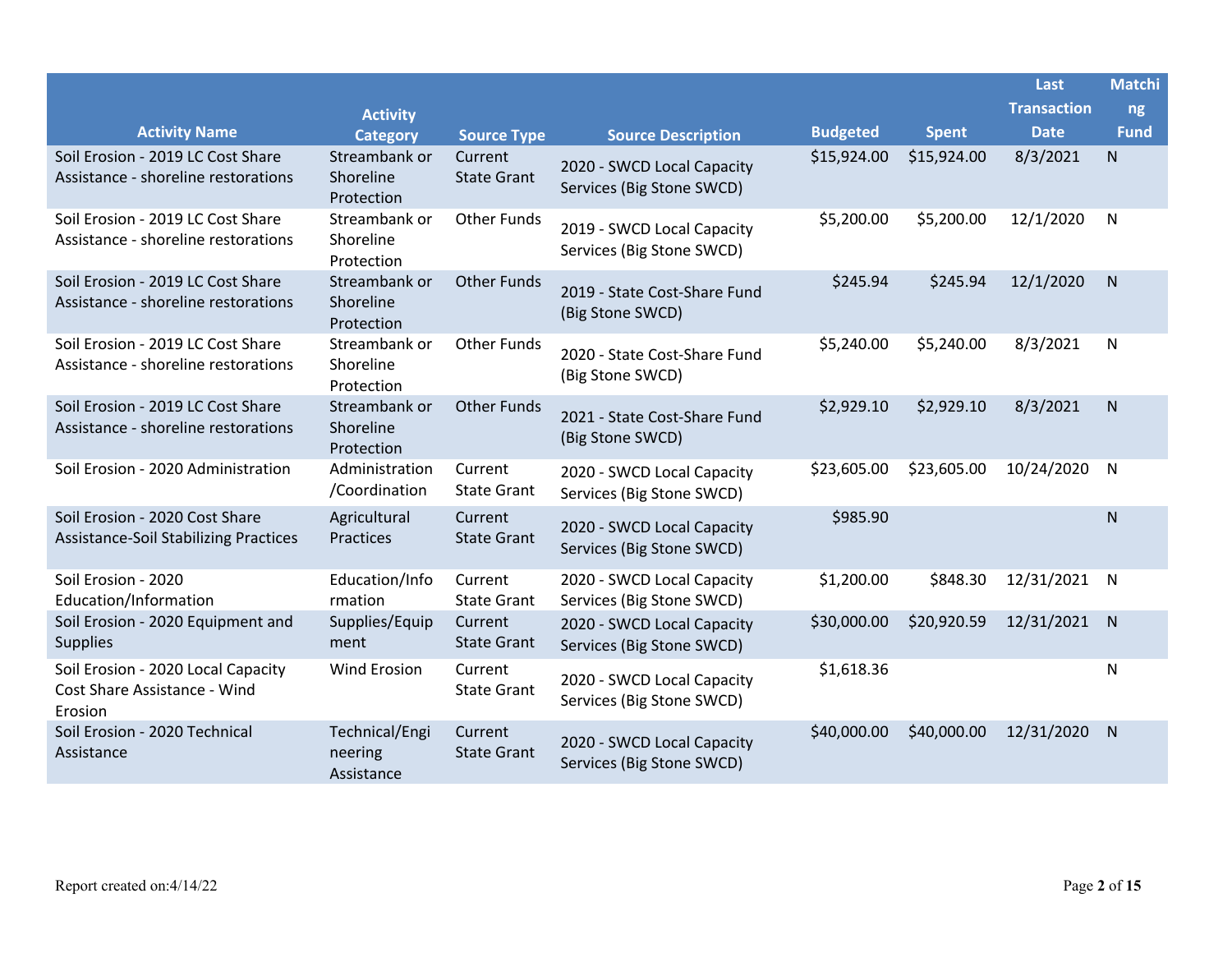# **Activity Details Summary**

| <b>Activity Details</b>        | <b>Total Action Count</b> | <b>Total Activity Mapped</b> | <b>Proposed Size / Unit</b> | <b>Actual Size / Unit</b> |
|--------------------------------|---------------------------|------------------------------|-----------------------------|---------------------------|
| 580 - Streambank and Shoreline | ∠                         |                              | COUNT                       | l COUNT                   |
| Protection                     |                           |                              |                             |                           |
| 380 - Windbreak/Shelterbelt    |                           |                              | 2630 LINEAR FEET            | 2630 LINEAR FEET          |
| Establishment                  |                           |                              |                             |                           |
| 340 - Cover Crop               |                           |                              | 40 AC                       | 40 AC                     |

#### **Proposed Activity Indicators**

| <b>Activity Name</b> | Indicator Name | Value & Units | <b>Waterbody Calculation Tool</b> | <b>Comments</b> |
|----------------------|----------------|---------------|-----------------------------------|-----------------|
|                      |                |               |                                   |                 |

#### **Final Indicators Summary**

| <b>Indicator Name</b>              | <b>Total Value</b> | <b>Unit</b>    |
|------------------------------------|--------------------|----------------|
| <b>SEDIMENT (TSS)</b>              | 220.55             | <b>TONS/YR</b> |
| <b>SOIL (EST. SAVINGS)</b>         | 225 02             | <b>TONS/YR</b> |
| <b>PHOSPHORUS (EST. REDUCTION)</b> | 201.05             | LBS/YR         |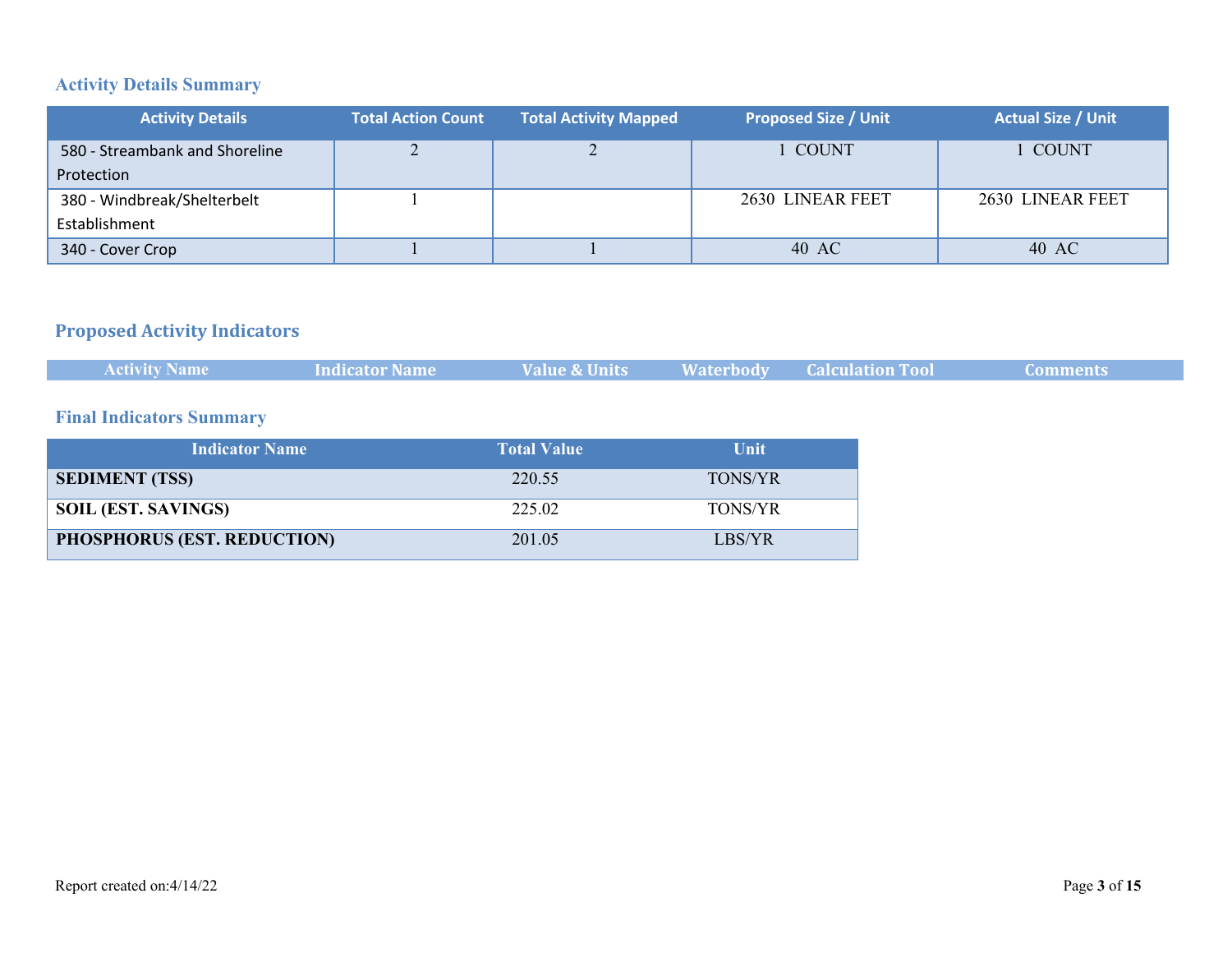# **Grant Activity**

| <b>Grant Activity - 2020 Cost Share Assistance-Shoreline/Streambank Projects</b> |                                                                                                                                                                                                                                                                                                                                                                                                                                                                                                                                                                                                                                                                                                                                                                                                                                                                                                                                                                                                                                                                                    |                 |           |  |  |  |
|----------------------------------------------------------------------------------|------------------------------------------------------------------------------------------------------------------------------------------------------------------------------------------------------------------------------------------------------------------------------------------------------------------------------------------------------------------------------------------------------------------------------------------------------------------------------------------------------------------------------------------------------------------------------------------------------------------------------------------------------------------------------------------------------------------------------------------------------------------------------------------------------------------------------------------------------------------------------------------------------------------------------------------------------------------------------------------------------------------------------------------------------------------------------------|-----------------|-----------|--|--|--|
| <b>Description</b>                                                               | Soil Erosion - 2020 Cost Share Assistance Shoreline/Streambank projects. Ref: Big stone County Comprehensive Local<br>Water Management Plan. This activity will provide cost share assistance to landowners who participate in highly valuable<br>BMPs. Available cost share funds will be awarded and reimbursed with rates that are eligible and consistent with the FY20<br>BWSR Erosion and Sediment Control Program Policy. Examples of these streambank and shoreline protection BMPs<br>include, but are not limited to: filter strips, shoreline restoration projects, streambank and shoreline protection, technical<br>and financial assistance to achieve compliance with existing regulations, incorporation of cover crops, conservation tillage,<br>or other practices that filter sediment, reduce soil erosion and protect water quality. Available cost share funds will be<br>awarded and reimbursed for eligible practices with rates consistent with FY20 BWSR Erosion and Sediment Control<br>program policy utilizing the Non-Structural Management section. |                 |           |  |  |  |
| <b>Category</b>                                                                  | STREAMBANK OR SHORELINE PROTECTION                                                                                                                                                                                                                                                                                                                                                                                                                                                                                                                                                                                                                                                                                                                                                                                                                                                                                                                                                                                                                                                 |                 |           |  |  |  |
| <b>Start Date</b>                                                                | 13-Nov-19                                                                                                                                                                                                                                                                                                                                                                                                                                                                                                                                                                                                                                                                                                                                                                                                                                                                                                                                                                                                                                                                          | <b>End Date</b> | 13-Oct-20 |  |  |  |
| <b>Has Rates and Hours?</b>                                                      | No.                                                                                                                                                                                                                                                                                                                                                                                                                                                                                                                                                                                                                                                                                                                                                                                                                                                                                                                                                                                                                                                                                |                 |           |  |  |  |
| <b>Actual Results</b>                                                            | 2020 LC project #20-01 Jeremy Ohm Shoreline/Streambank Restoration: total contract approved \$20,628.98. Total cost<br>share assistance \$15,471.74, or maximum 75%. Total local capacity grant funds applied \$11,471.74; 2017 NRBG funds<br>applied \$4,000.00. project completed 10/13/2020.                                                                                                                                                                                                                                                                                                                                                                                                                                                                                                                                                                                                                                                                                                                                                                                    |                 |           |  |  |  |

|                                    | Activity Action - 2020 Local Capacity Shoreline Restoration Jeremy Ohm |                                               |                                                                          |                                      |                                                         |           |              |  |
|------------------------------------|------------------------------------------------------------------------|-----------------------------------------------|--------------------------------------------------------------------------|--------------------------------------|---------------------------------------------------------|-----------|--------------|--|
|                                    | <b>Practice</b>                                                        |                                               | 580 - Streambank and Shoreline                                           | <b>Count of Activities</b>           |                                                         |           | $\mathbf{1}$ |  |
|                                    |                                                                        |                                               | Protection                                                               |                                      |                                                         |           |              |  |
|                                    | <b>Description</b>                                                     |                                               | shoreline/streambank restoration                                         |                                      |                                                         |           |              |  |
|                                    | <b>Proposed Size / Units</b>                                           |                                               | 1.00 COUNT                                                               | <b>Lifespan</b>                      |                                                         | 10 Years  |              |  |
|                                    | <b>Actual Size/Units</b>                                               |                                               | 1.00 COUNT                                                               | <b>Installed Date</b>                |                                                         | 13-Oct-20 |              |  |
|                                    | <b>Mapped Activities</b>                                               |                                               | $1$ Line(s)                                                              | <b>Technical Assistance Provider</b> |                                                         |           | <b>TSA</b>   |  |
|                                    |                                                                        |                                               | Final Indicator for 2020 Local Capacity Shoreline Restoration Jeremy Ohm |                                      |                                                         |           |              |  |
| <b>Indicator Name</b>              |                                                                        |                                               | SOIL (EST. SAVINGS)                                                      |                                      | <b>Value</b>                                            |           | 167.20       |  |
| <b>Indicator Subcategory/Units</b> |                                                                        | WATER POLLUTION (REDUCTION ESTIMATES) TONS/YR |                                                                          | <b>Calculation Tool</b>              | <b>BWSR CALC (STREAM &amp; DITCH)</b><br>STABILIZATION) |           |              |  |
| Waterbody                          |                                                                        | Minnesota River                               |                                                                          |                                      |                                                         |           |              |  |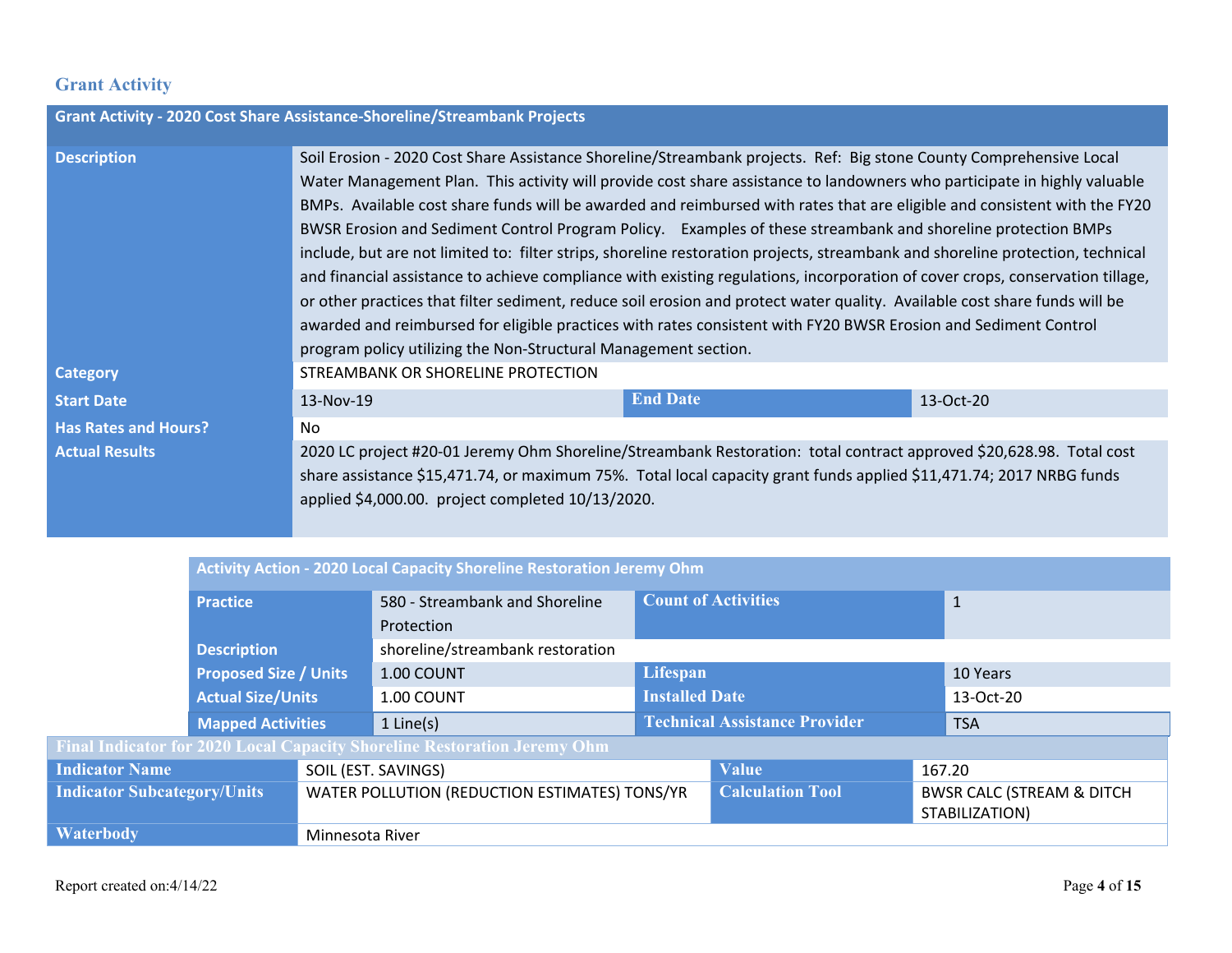| Final Indicator for 2020 Local Capacity Shoreline Restoration Jeremy Ohm |                                                                                                                                    |                         |                                                         |  |  |  |  |
|--------------------------------------------------------------------------|------------------------------------------------------------------------------------------------------------------------------------|-------------------------|---------------------------------------------------------|--|--|--|--|
| <b>Indicator Name</b>                                                    | PHOSPHORUS (EST. REDUCTION)                                                                                                        | <b>Value</b>            | 142.12                                                  |  |  |  |  |
| <b>Indicator Subcategory/Units</b>                                       | <b>Calculation Tool</b><br>WATER POLLUTION (REDUCTION ESTIMATES) LBS/YR<br><b>BWSR CALC (STREAM &amp; DITCH)</b><br>STABILIZATION) |                         |                                                         |  |  |  |  |
| <b>Waterbody</b>                                                         | Minnesota River                                                                                                                    |                         |                                                         |  |  |  |  |
|                                                                          | Final Indicator for 2020 Local Capacity Shoreline Restoration Jeremy Ohm                                                           |                         |                                                         |  |  |  |  |
| <b>Indicator Name</b>                                                    | SEDIMENT (TSS)                                                                                                                     | <b>Value</b>            | 167.20                                                  |  |  |  |  |
| <b>Indicator Subcategory/Units</b>                                       | WATER POLLUTION (REDUCTION ESTIMATES) TONS/YR                                                                                      | <b>Calculation Tool</b> | <b>BWSR CALC (STREAM &amp; DITCH)</b><br>STABILIZATION) |  |  |  |  |
| <b>Waterbody</b>                                                         | Minnesota River                                                                                                                    |                         |                                                         |  |  |  |  |

|                             | Grant Activity - Soil Erosion - 2019 LC Cost Share Assistance - shoreline restorations                                                                                                                                                                                                                                                                                                                                                                                                                                                                                                                                                                        |                 |           |
|-----------------------------|---------------------------------------------------------------------------------------------------------------------------------------------------------------------------------------------------------------------------------------------------------------------------------------------------------------------------------------------------------------------------------------------------------------------------------------------------------------------------------------------------------------------------------------------------------------------------------------------------------------------------------------------------------------|-----------------|-----------|
| <b>Description</b>          | shoreline/streambank restorations                                                                                                                                                                                                                                                                                                                                                                                                                                                                                                                                                                                                                             |                 |           |
| <b>Category</b>             | STREAMBANK OR SHORELINE PROTECTION                                                                                                                                                                                                                                                                                                                                                                                                                                                                                                                                                                                                                            |                 |           |
| <b>Start Date</b>           | $1-Sep-20$                                                                                                                                                                                                                                                                                                                                                                                                                                                                                                                                                                                                                                                    | <b>End Date</b> | 03-Aug-21 |
| <b>Has Rates and Hours?</b> | No.                                                                                                                                                                                                                                                                                                                                                                                                                                                                                                                                                                                                                                                           |                 |           |
| <b>Actual Results</b>       | 12/01/2020 - Becky Stattelman shoreline/streambank restoration project. Total partial contract amount approved<br>\$8,875.00; funds applied - 2019 state cost share \$245.94, 2019 Local Capacity grant funds \$5,200.00, 2020 Local Capacity<br>grant funds \$1,210.31. Total cost share assistance paid \$6,656.25, or 75% of partial contract voucher total.<br>8/3/2021 - contract/project complete -<br>2020 State Cost Share - \$5240.00<br>2021 State Cost Share - \$2929.10<br>2020 Local Capacity - \$14713.95<br>total project costs: \$39,385.38<br>total cost share assistance - \$29,539.04, or 75%.<br>total landowner contribution - \$9846.34 |                 |           |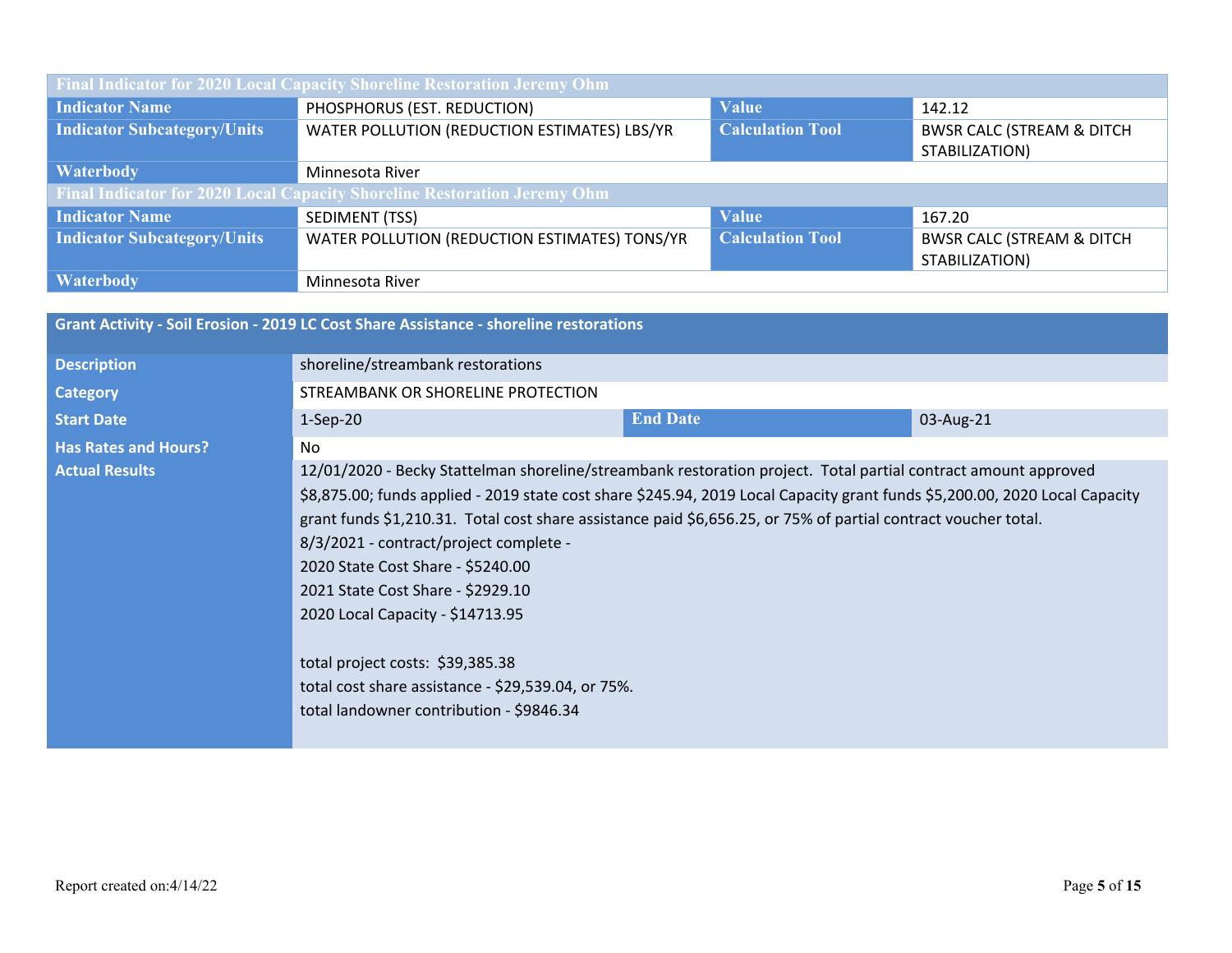|                                                    | <b>Activity Action - LC19-2 Becky Stattelman</b>   |                                               |                                               |                         |                                      |                                                         |                                                         |  |
|----------------------------------------------------|----------------------------------------------------|-----------------------------------------------|-----------------------------------------------|-------------------------|--------------------------------------|---------------------------------------------------------|---------------------------------------------------------|--|
|                                                    | <b>Practice</b>                                    |                                               | 580 - Streambank and Shoreline                |                         | <b>Count of Activities</b>           |                                                         | $\mathbf{1}$                                            |  |
|                                                    |                                                    |                                               | Protection                                    |                         |                                      |                                                         |                                                         |  |
|                                                    | <b>Description</b>                                 |                                               | shoreline restoration                         |                         |                                      |                                                         |                                                         |  |
|                                                    | <b>Proposed Size / Units</b>                       |                                               | 1.00 COUNT                                    | Lifespan                |                                      |                                                         | 10 Years                                                |  |
|                                                    | <b>Actual Size/Units</b>                           |                                               | 1.00 COUNT                                    | <b>Installed Date</b>   |                                      |                                                         | $1-Dec-20$                                              |  |
|                                                    | <b>Mapped Activities</b>                           |                                               | $1$ Line(s)                                   |                         | <b>Technical Assistance Provider</b> |                                                         | <b>TSA</b>                                              |  |
| <b>Final Indicator for LC19-2 Becky Stattelman</b> |                                                    |                                               |                                               |                         |                                      |                                                         |                                                         |  |
| <b>Indicator Name</b>                              |                                                    |                                               | PHOSPHORUS (EST. REDUCTION)                   |                         | <b>Value</b>                         | 48.62                                                   |                                                         |  |
| <b>Indicator Subcategory/Units</b>                 |                                                    |                                               | WATER POLLUTION (REDUCTION ESTIMATES) LBS/YR  |                         | <b>Calculation Tool</b>              | <b>BWSR CALC (STREAM &amp; DITCH)</b><br>STABILIZATION) |                                                         |  |
| <b>Waterbody</b>                                   |                                                    | <b>Big Stone Lake</b>                         |                                               |                         |                                      |                                                         |                                                         |  |
| <b>Final Indicator for LC19-2 Becky Stattelman</b> |                                                    |                                               |                                               |                         |                                      |                                                         |                                                         |  |
| <b>Indicator Name</b>                              |                                                    |                                               | SOIL (EST. SAVINGS)                           |                         | <b>Value</b>                         | 48.62                                                   |                                                         |  |
| <b>Indicator Subcategory/Units</b>                 |                                                    | WATER POLLUTION (REDUCTION ESTIMATES) TONS/YR |                                               | <b>Calculation Tool</b> |                                      | <b>BWSR CALC (STREAM &amp; DITCH</b><br>STABILIZATION)  |                                                         |  |
| <b>Waterbody</b>                                   |                                                    | <b>Big Stone Lake</b>                         |                                               |                         |                                      |                                                         |                                                         |  |
|                                                    | <b>Final Indicator for LC19-2 Becky Stattelman</b> |                                               |                                               |                         |                                      |                                                         |                                                         |  |
| <b>Indicator Name</b>                              |                                                    |                                               | SEDIMENT (TSS)                                |                         | <b>Value</b>                         | 48.62                                                   |                                                         |  |
| <b>Indicator Subcategory/Units</b>                 |                                                    |                                               | WATER POLLUTION (REDUCTION ESTIMATES) TONS/YR |                         | <b>Calculation Tool</b>              |                                                         | <b>BWSR CALC (STREAM &amp; DITCH)</b><br>STABILIZATION) |  |
| <b>Waterbody</b>                                   |                                                    | <b>Big Stone Lake</b>                         |                                               |                         |                                      |                                                         |                                                         |  |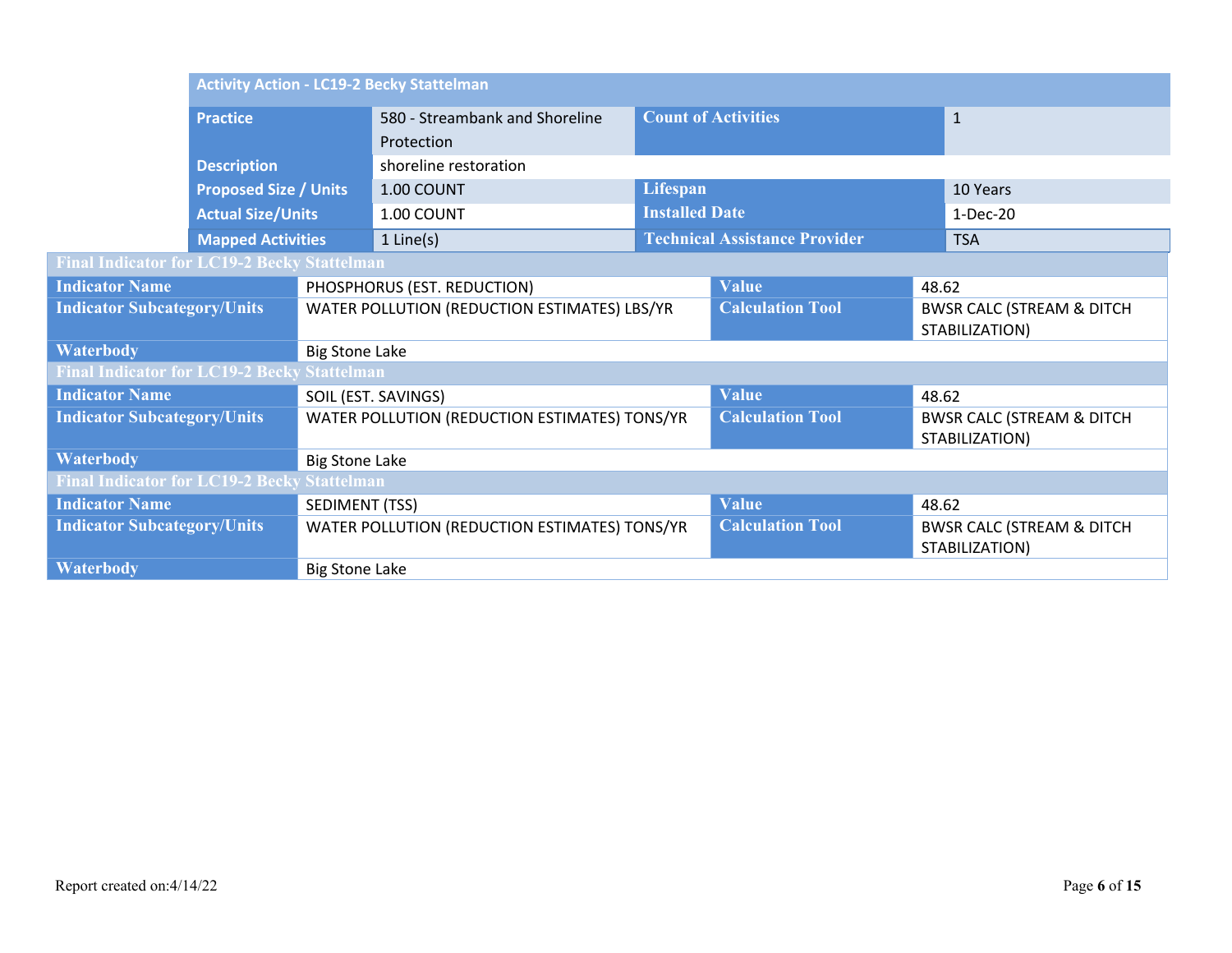| <b>Grant Activity - Soil Erosion - 2020 Administration</b> |                                                                                                                                                                                                                                                                                                                                                                                                                                                                                                                                             |                 |           |
|------------------------------------------------------------|---------------------------------------------------------------------------------------------------------------------------------------------------------------------------------------------------------------------------------------------------------------------------------------------------------------------------------------------------------------------------------------------------------------------------------------------------------------------------------------------------------------------------------------------|-----------------|-----------|
| <b>Description</b>                                         | Soil Erosion - 2020 Administration Ref: Big Stone County Comprehensive Local Water Management Plan. This activity will<br>provide for administrative time with regard to continued workload, training and reporting. The District Technical team<br>and the District Manager will be responsible for administering, guiding and coordinating staff and partners while balancing<br>the financial affairs and the operations of the District. This activity will be utilized to continue providing pay increases to<br>retain quality staff. |                 |           |
| <b>Category</b>                                            | ADMINISTRATION/COORDINATION                                                                                                                                                                                                                                                                                                                                                                                                                                                                                                                 |                 |           |
| <b>Start Date</b>                                          | 26-Apr-20                                                                                                                                                                                                                                                                                                                                                                                                                                                                                                                                   | <b>End Date</b> | 24-Oct-20 |
| <b>Has Rates and Hours?</b>                                | <b>Yes</b>                                                                                                                                                                                                                                                                                                                                                                                                                                                                                                                                  |                 |           |
| <b>Actual Results</b>                                      | The District Manager provides administrative time with regard to continued workload, training and reporting. The District<br>Manager is responsible for administering, guiding and coordinating staff and partners while balancing the financial affairs<br>and the operations of the District.<br>District Manager - 430.75 hrs @ \$54.84/hr = \$23622.33. (administrative time exceeds budget amount by \$17.33).                                                                                                                         |                 |           |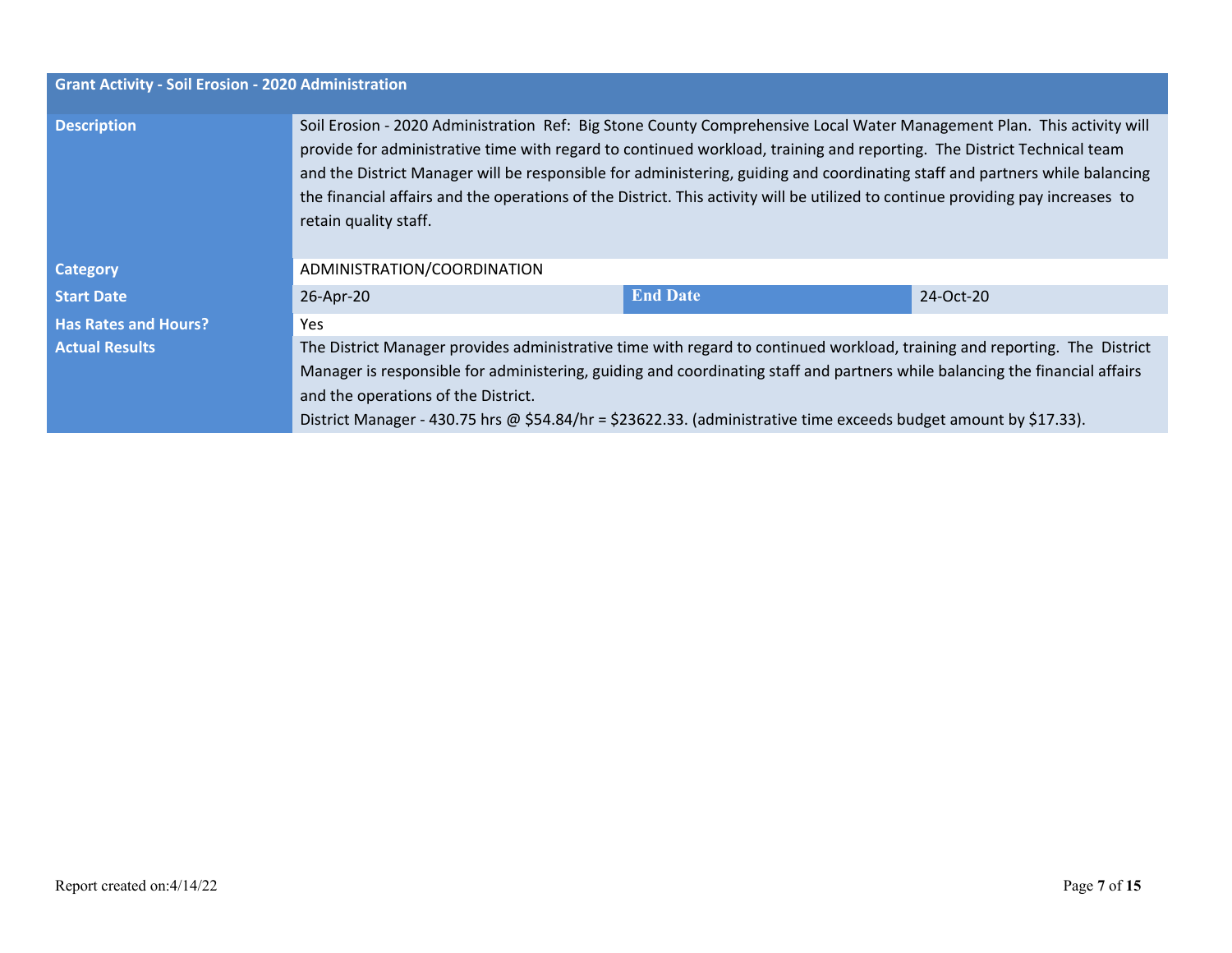|                             | Grant Activity - Soil Erosion - 2020 Cost Share Assistance-Soil Stabilizing Practices                                                                                                                                                                                                                                                                                                                                                                                                                                                                                                                                                                                                                                                                                                                                                                                                                                                                                                                                                                                                                                                                                                                                                          |  |  |
|-----------------------------|------------------------------------------------------------------------------------------------------------------------------------------------------------------------------------------------------------------------------------------------------------------------------------------------------------------------------------------------------------------------------------------------------------------------------------------------------------------------------------------------------------------------------------------------------------------------------------------------------------------------------------------------------------------------------------------------------------------------------------------------------------------------------------------------------------------------------------------------------------------------------------------------------------------------------------------------------------------------------------------------------------------------------------------------------------------------------------------------------------------------------------------------------------------------------------------------------------------------------------------------|--|--|
| <b>Description</b>          | Soil Erosion - 2020 Cost Share Assistance Agricultural Projects/Shoreline/Streambank projects. Ref: Big stone County<br>Comprehensive Local Water Management Plan/Big Stone SWCD Annual Plan of Work-Objective III-Cost Share Program<br>Requirements Section A. High Priority Erosion Problems. This activity will provide cost share assistance to landowners who<br>participate in highly valuable BMPs. Available cost share funds will be awarded and reimbursed with rates that are eligible<br>and consistent with the FY20 BWSR Erosion and Sediment Control Program Policy. Examples of these streambank and<br>shoreline protection BMPs include, but are not limited to: filter strips, shoreline restoration projects, streambank and<br>shoreline protection, technical and financial assistance to achieve compliance with existing regulations, incorporation of<br>cover crops, conservation tillage, or other practices that filter sediment, reduce soil erosion and protect surface water<br>quality. Available cost share funds will be awarded and reimbursed for eligible practices with rates consistent with FY20<br>BWSR Erosion and Sediment Control program policy utilizing the Non-Structural Management section. |  |  |
| <b>Category</b>             | <b>AGRICULTURAL PRACTICES</b>                                                                                                                                                                                                                                                                                                                                                                                                                                                                                                                                                                                                                                                                                                                                                                                                                                                                                                                                                                                                                                                                                                                                                                                                                  |  |  |
| <b>Start Date</b>           | <b>End Date</b>                                                                                                                                                                                                                                                                                                                                                                                                                                                                                                                                                                                                                                                                                                                                                                                                                                                                                                                                                                                                                                                                                                                                                                                                                                |  |  |
| <b>Has Rates and Hours?</b> | No.                                                                                                                                                                                                                                                                                                                                                                                                                                                                                                                                                                                                                                                                                                                                                                                                                                                                                                                                                                                                                                                                                                                                                                                                                                            |  |  |
| <b>Actual Results</b>       |                                                                                                                                                                                                                                                                                                                                                                                                                                                                                                                                                                                                                                                                                                                                                                                                                                                                                                                                                                                                                                                                                                                                                                                                                                                |  |  |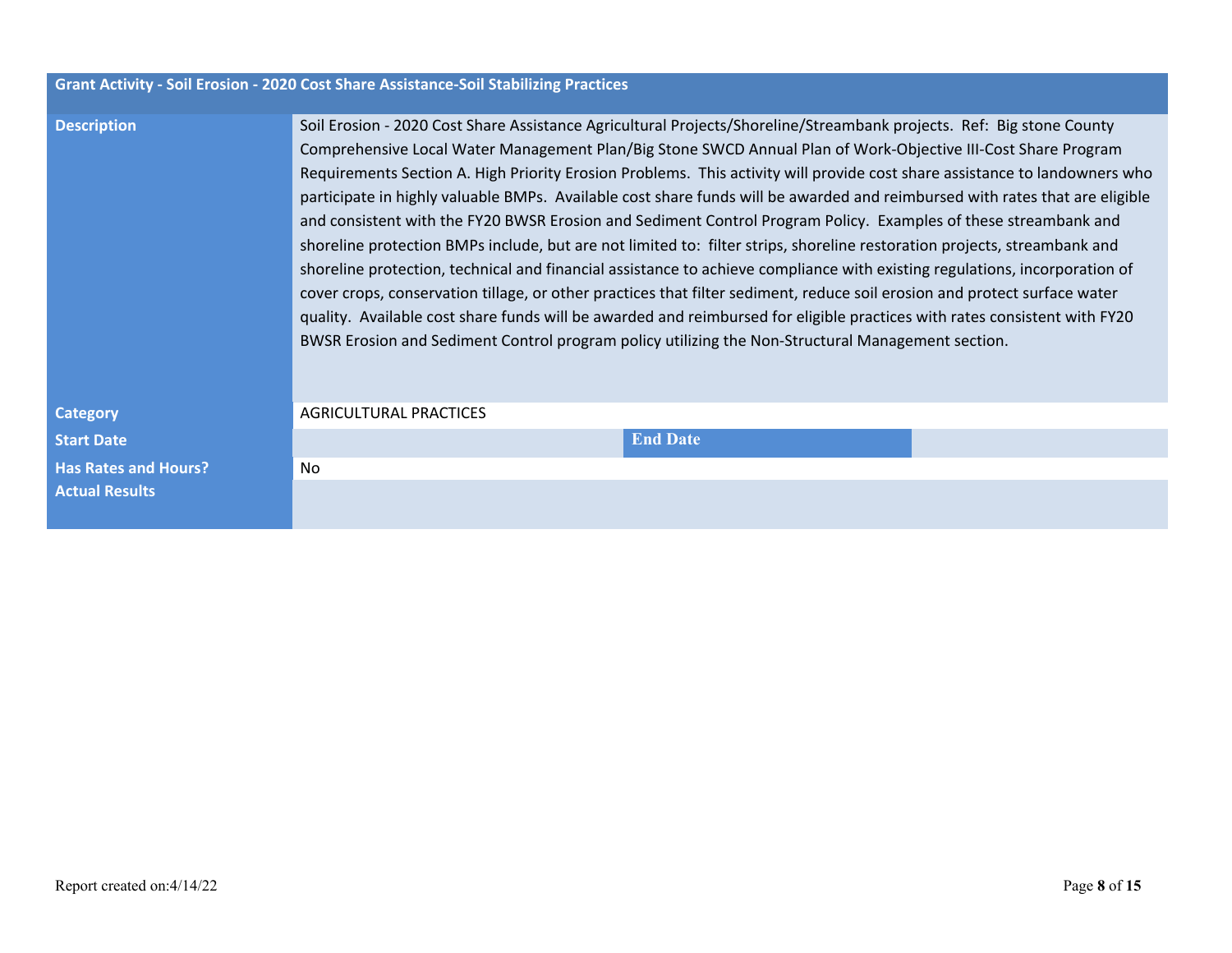| <b>Grant Activity - Soil Erosion - 2020 Education/Information</b> |                                                                                                                                                                                                                                                                                                                                                                                                                                                                                                                                                                                                                                                                                                                                                                                                                                                                                                                                                                          |  |  |  |
|-------------------------------------------------------------------|--------------------------------------------------------------------------------------------------------------------------------------------------------------------------------------------------------------------------------------------------------------------------------------------------------------------------------------------------------------------------------------------------------------------------------------------------------------------------------------------------------------------------------------------------------------------------------------------------------------------------------------------------------------------------------------------------------------------------------------------------------------------------------------------------------------------------------------------------------------------------------------------------------------------------------------------------------------------------|--|--|--|
| <b>Description</b>                                                | Soil Erosion - 2020 Education and Information. Ref: Big Stone County Comprehensive Local Water Management Plan.<br>This activity will allow funding for necessary training events for staff. Examples of training include, but are not limited to:<br>MASWCD Leadership Institute, Administrative and Technical training sessions, training for staff for new accounting<br>software (additional training that is required to remain up to date with BWSR accounting requirements and reports),<br>conservation planning certification, prairie restoration training, shoreland restoration training, engineering training, and<br>other educational events provided by the USFWS, DNR, U of M, or NRCS training courses. This activity provides funds for<br>the actual costs of the training and education of staff, such as hotel costs and registration fees. This activity may also be<br>utilized toward material costs for educational events put on by the SWCD. |  |  |  |
| <b>Category</b>                                                   | EDUCATION/INFORMATION                                                                                                                                                                                                                                                                                                                                                                                                                                                                                                                                                                                                                                                                                                                                                                                                                                                                                                                                                    |  |  |  |
| <b>Start Date</b>                                                 | <b>End Date</b><br>16-Jun-20                                                                                                                                                                                                                                                                                                                                                                                                                                                                                                                                                                                                                                                                                                                                                                                                                                                                                                                                             |  |  |  |
| <b>Has Rates and Hours?</b>                                       | No.                                                                                                                                                                                                                                                                                                                                                                                                                                                                                                                                                                                                                                                                                                                                                                                                                                                                                                                                                                      |  |  |  |
| <b>Actual Results</b>                                             | <b>Educational expenses:</b>                                                                                                                                                                                                                                                                                                                                                                                                                                                                                                                                                                                                                                                                                                                                                                                                                                                                                                                                             |  |  |  |
|                                                                   | MN Dept of Agriculture - staff spray license \$89.00<br>MACDE Budget Training - \$75.00<br>Ortonville Independent-informational article-\$123.75<br>1/1/2021-12/31/2021:<br>Regional Wetland Training registration - \$75.00<br>Big Stone County Fair Booth - \$75.00<br>BSC 4-H engraving trophy - \$20.00<br>Motel and meeting meal for Managers' meeting - \$115.55<br>Total education costs applied in 2021 - \$250.55<br>MN Dept of Agriculture - pesticide training for staff \$190.00<br>MASWCD Convention - \$120.00                                                                                                                                                                                                                                                                                                                                                                                                                                             |  |  |  |
|                                                                   | total education expenses CY2020 - \$597.75                                                                                                                                                                                                                                                                                                                                                                                                                                                                                                                                                                                                                                                                                                                                                                                                                                                                                                                               |  |  |  |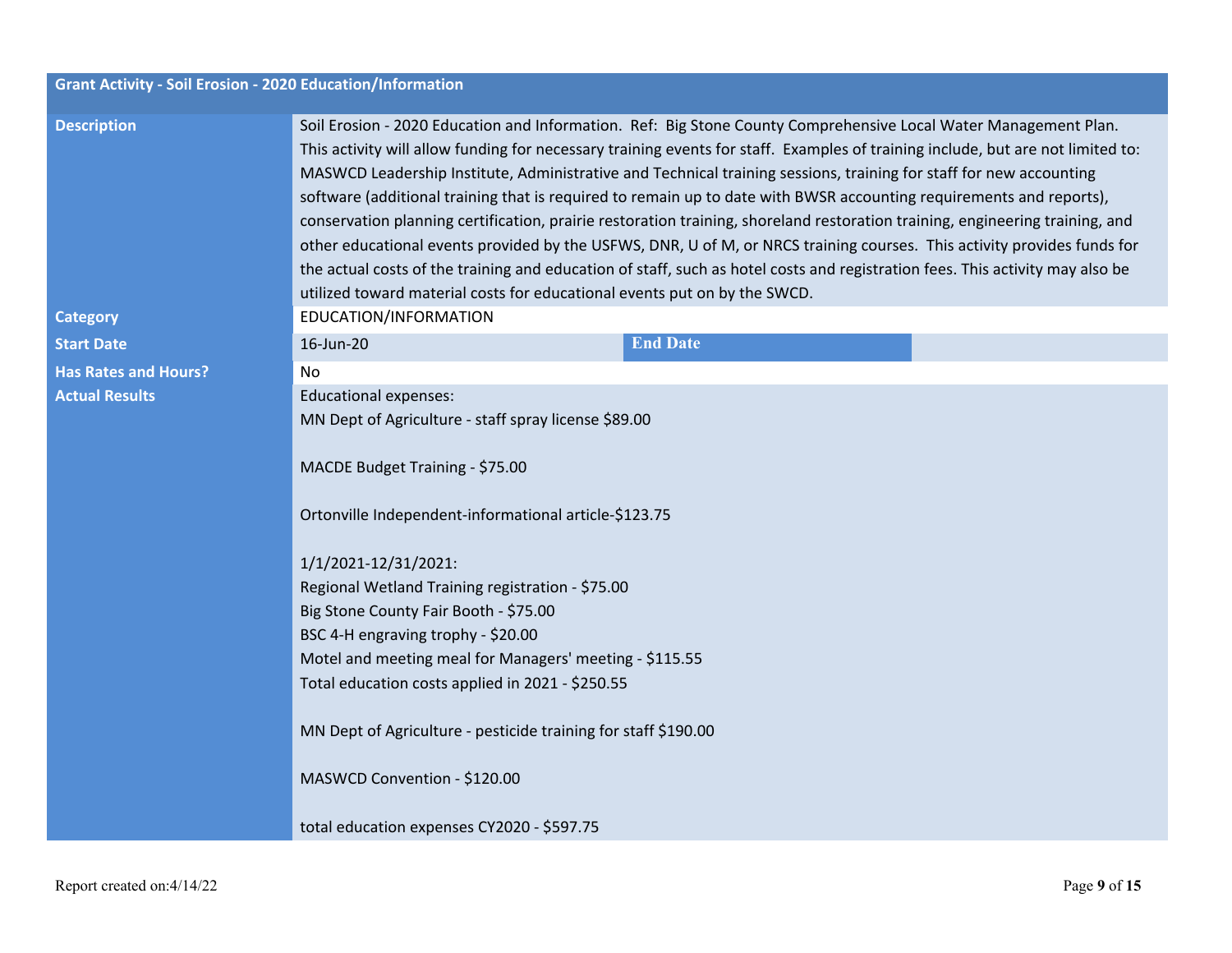**Grant Activity - Soil Erosion - 2020 Equipment and Supplies**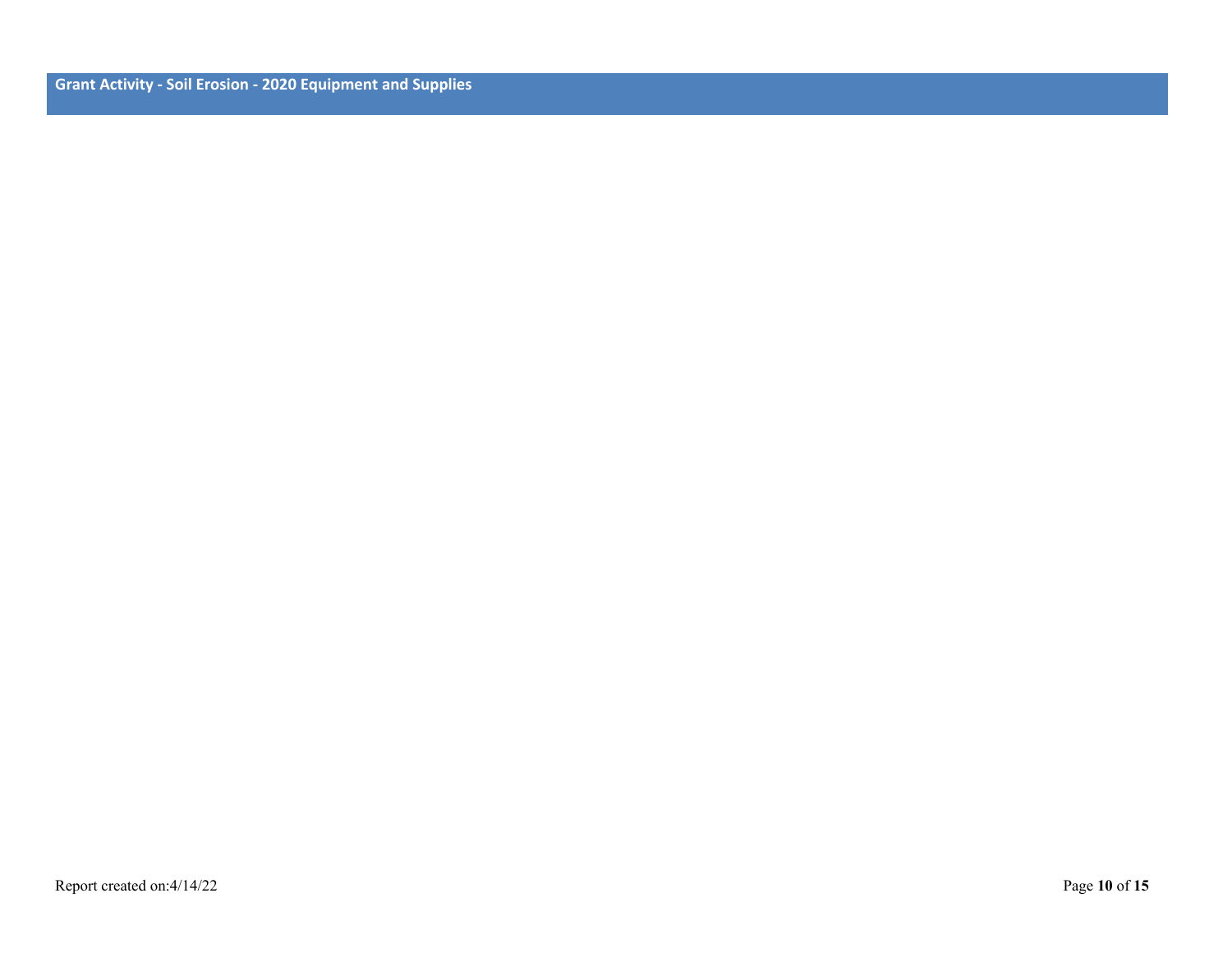**Description** Soil Erosion - 2020 Equipment and Supplies. Ref: Big Stone County Comprehensive Local Water Management Plan; Big Stone SWCD Annual Plan of Work-Objective I Section A - Soil Erosion Subsection 4 - Use and Promotion of the District's Equipment and Services. The activity will contribute toward the purchase of equipment and technology as needed in order to increase the District's ability to provide quality services to our customers. The District plans to utilize these grant dollars to purchase the following equipment and technology, but not limited to: updated laptops and software for seasonal staff to utilize to further engage with the public and submit reports, continued service from phone and internet lines into the office (required for needed additional staff that cannot access the federal system), printer lease and monthly service agreement to accommodate workload, wireless internet monthly fees required for the GPS equipment. The District plans to apply some of this fund to help purchase a 15' grass drill; the larger drill will save time and effort, and accomplish seeding more efficiently than the current 10' drill.

> The District may need to purchase desks, chairs, etc., for the full time staff to allow them the opportunity to provide professional services to Big Stone County landowners. Currently, staff are utilizing NRCS property, such as desks, shelving, chairs, etc., and these may not be available for District use in the future.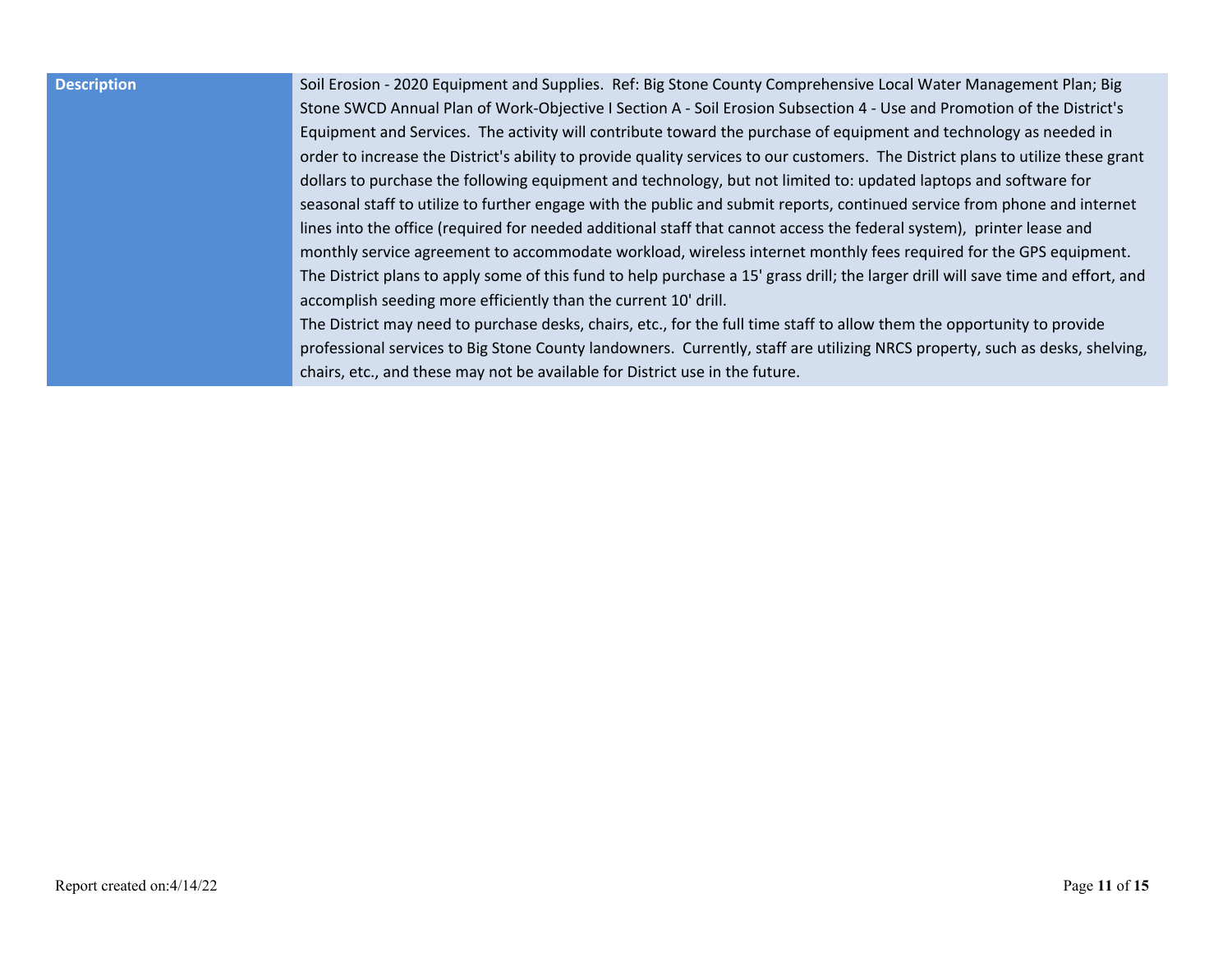| <b>Category</b>             | SUPPLIES/EQUIPMENT                                                                                                                                                                                                                                                                                                                                                                                                                                                                                                                                                                                                                                                                                                                                         |                 |  |
|-----------------------------|------------------------------------------------------------------------------------------------------------------------------------------------------------------------------------------------------------------------------------------------------------------------------------------------------------------------------------------------------------------------------------------------------------------------------------------------------------------------------------------------------------------------------------------------------------------------------------------------------------------------------------------------------------------------------------------------------------------------------------------------------------|-----------------|--|
| <b>Start Date</b>           | 28-Apr-20                                                                                                                                                                                                                                                                                                                                                                                                                                                                                                                                                                                                                                                                                                                                                  | <b>End Date</b> |  |
| <b>Has Rates and Hours?</b> | No                                                                                                                                                                                                                                                                                                                                                                                                                                                                                                                                                                                                                                                                                                                                                         |                 |  |
| <b>Actual Results</b>       | Technology/Equipment Expenditures:                                                                                                                                                                                                                                                                                                                                                                                                                                                                                                                                                                                                                                                                                                                         |                 |  |
|                             | *Wildung Implement - 15' grass drill - total purchase cost \$53, 381.04; grant funds applied:                                                                                                                                                                                                                                                                                                                                                                                                                                                                                                                                                                                                                                                              |                 |  |
|                             | 2019 Local Capacity funds \$7,800.00, 2020 Local Capacity funds \$13,081.00, 2019 Buffer Law Implementation \$17,500.00,                                                                                                                                                                                                                                                                                                                                                                                                                                                                                                                                                                                                                                   |                 |  |
|                             | District Inventory asset \$15,000.04.<br>*Runnings' - tow ropes - \$732.12<br>*Stoen's Machine Repair - hydraulic repair - \$258.33<br>*Frontier Precision - GPS updates/licensing - \$1,381.00<br>*Marco Technologies - copier/printer lease - \$614.10<br>*Federated Telephone - district phone line \$845.49<br>*Verizon - district phone line - \$226.39<br>Total equipment/technology expenses CY2020 - \$17,138.43<br>1/1/2021-12/31/2021:<br>*Marco Technologies - copier/printer lease - \$1354.95<br>*Federated Telephone - district phone line \$1439.08<br>*Verizon - district phone line - \$544.47<br>*Pressure washer for equipment - \$385.64<br>*parts for water tank - \$58.02<br>Total Supplies/equipment/technology for 2021: \$3782.16 |                 |  |
|                             |                                                                                                                                                                                                                                                                                                                                                                                                                                                                                                                                                                                                                                                                                                                                                            |                 |  |
|                             |                                                                                                                                                                                                                                                                                                                                                                                                                                                                                                                                                                                                                                                                                                                                                            |                 |  |
|                             |                                                                                                                                                                                                                                                                                                                                                                                                                                                                                                                                                                                                                                                                                                                                                            |                 |  |
|                             |                                                                                                                                                                                                                                                                                                                                                                                                                                                                                                                                                                                                                                                                                                                                                            |                 |  |
|                             |                                                                                                                                                                                                                                                                                                                                                                                                                                                                                                                                                                                                                                                                                                                                                            |                 |  |
|                             |                                                                                                                                                                                                                                                                                                                                                                                                                                                                                                                                                                                                                                                                                                                                                            |                 |  |
|                             |                                                                                                                                                                                                                                                                                                                                                                                                                                                                                                                                                                                                                                                                                                                                                            |                 |  |
|                             |                                                                                                                                                                                                                                                                                                                                                                                                                                                                                                                                                                                                                                                                                                                                                            |                 |  |
|                             |                                                                                                                                                                                                                                                                                                                                                                                                                                                                                                                                                                                                                                                                                                                                                            |                 |  |
|                             |                                                                                                                                                                                                                                                                                                                                                                                                                                                                                                                                                                                                                                                                                                                                                            |                 |  |
|                             |                                                                                                                                                                                                                                                                                                                                                                                                                                                                                                                                                                                                                                                                                                                                                            |                 |  |
|                             |                                                                                                                                                                                                                                                                                                                                                                                                                                                                                                                                                                                                                                                                                                                                                            |                 |  |
|                             |                                                                                                                                                                                                                                                                                                                                                                                                                                                                                                                                                                                                                                                                                                                                                            |                 |  |
|                             |                                                                                                                                                                                                                                                                                                                                                                                                                                                                                                                                                                                                                                                                                                                                                            |                 |  |

# **Grant Activity - Soil Erosion - 2020 Local Capacity Cost Share Assistance - Wind Erosion**

| <b>Description</b>          | field windbreak     |                 |  |
|-----------------------------|---------------------|-----------------|--|
| <b>Category</b>             | <b>WIND EROSION</b> |                 |  |
| <b>Start Date</b>           |                     | <b>End Date</b> |  |
| <b>Has Rates and Hours?</b> | <b>No</b>           |                 |  |
| <b>Actual Results</b>       |                     |                 |  |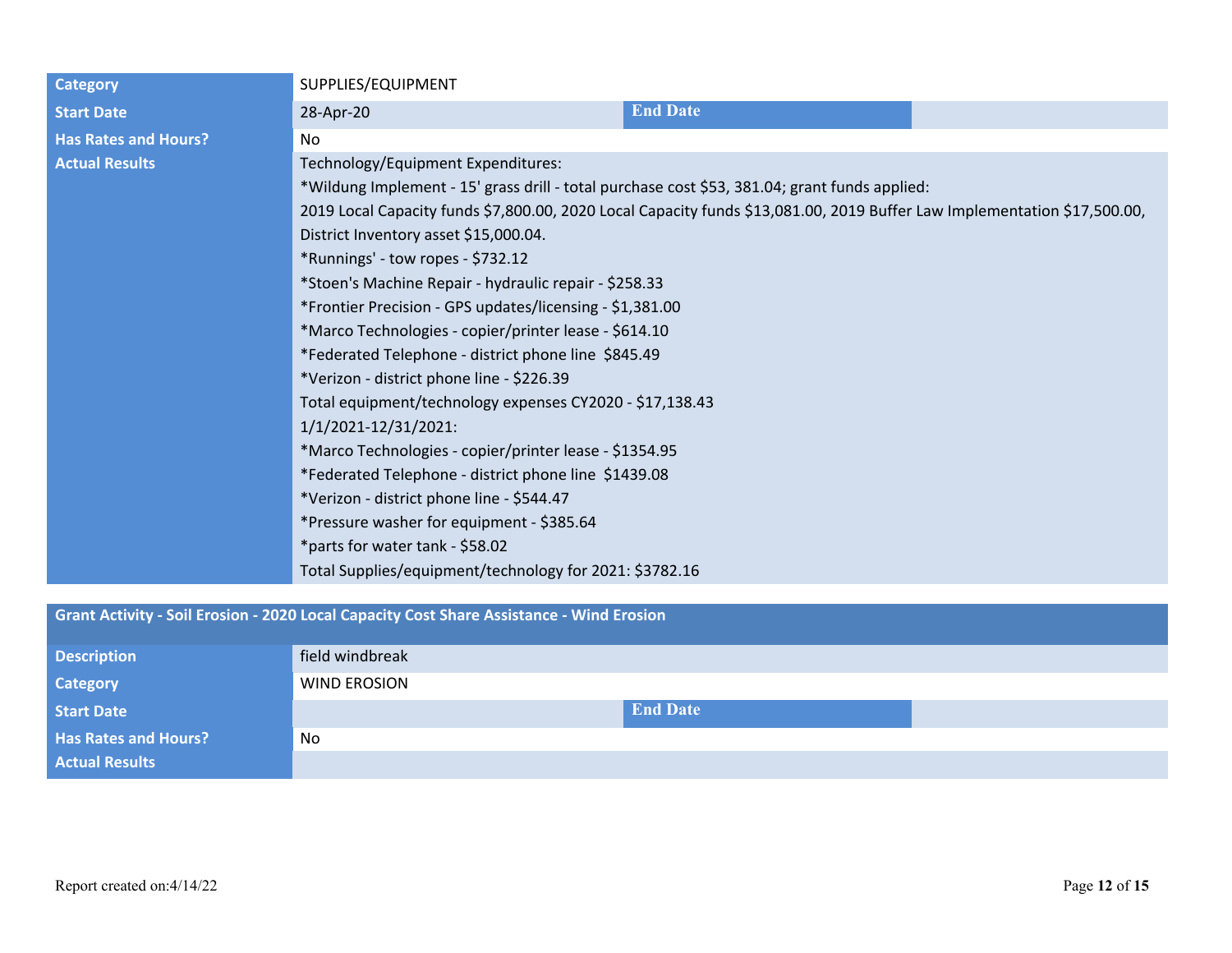| Activity Action - Kevin Johnson #LC20-3 |                             |                                      |             |
|-----------------------------------------|-----------------------------|--------------------------------------|-------------|
| <b>Practice</b>                         | 380 - Windbreak/Shelterbelt | <b>Count of Activities</b>           | 1           |
|                                         | Establishment               |                                      |             |
| <b>Description</b>                      | field windbreak             |                                      |             |
| <b>Proposed Size / Units</b>            | 2,630.00 LINEAR FEET        | Lifespan                             | 10 Years    |
| <b>Actual Size/Units</b>                | 2,630.00 LINEAR FEET        | <b>Installed Date</b>                |             |
| <b>Mapped Activities</b>                | <b>No</b>                   | <b>Technical Assistance Provider</b> | <b>SWCD</b> |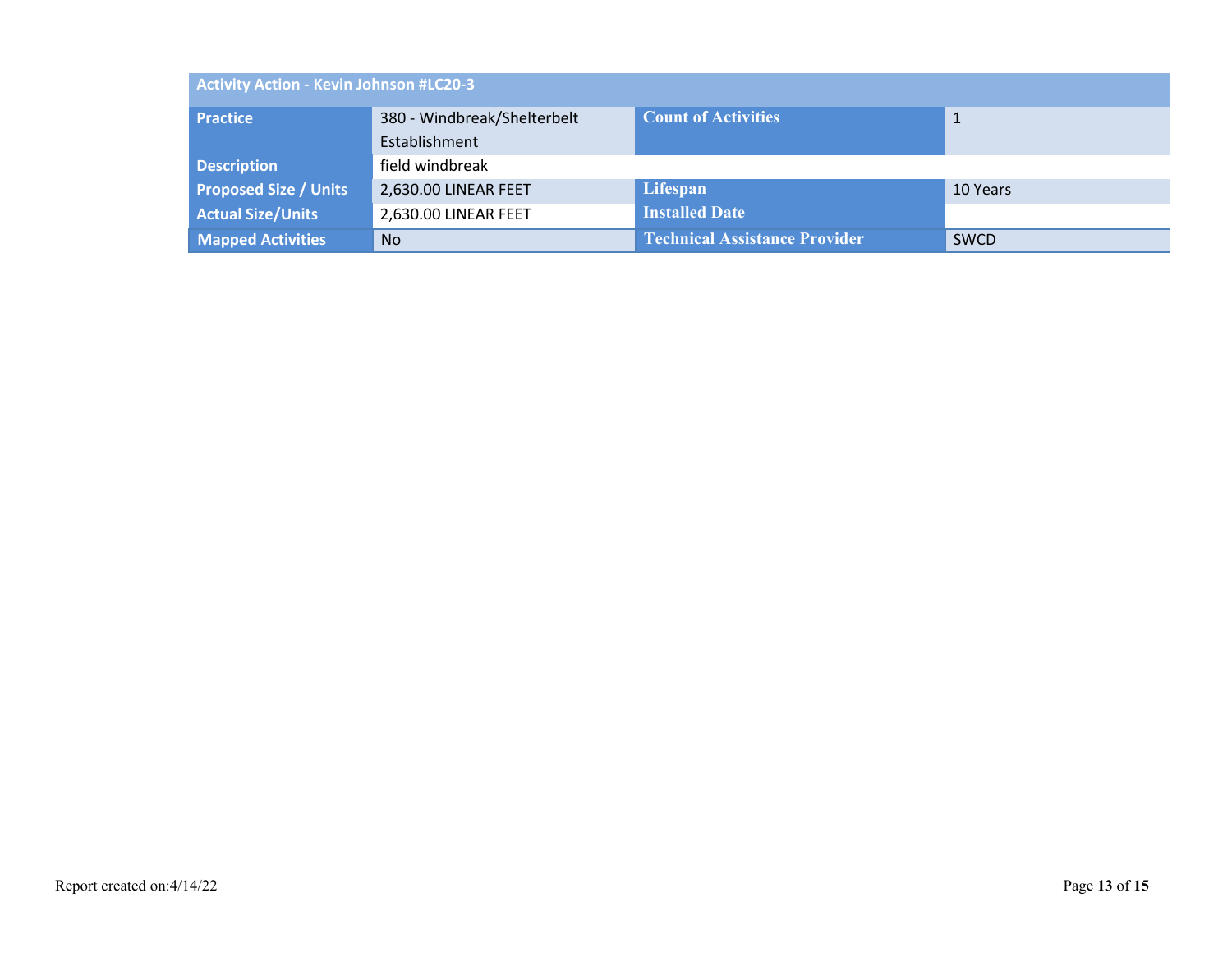| <b>Grant Activity - Soil Erosion - 2020 Technical Assistance</b> |                                                                                                                                                                                                                                                                                                                                                                                                                                                                                                                                                                                                                                                                                                                                                                                                                                                                                                                                                                                                                                                                                                                                                                                                                                                                                                                                                                                                                                                    |  |  |  |
|------------------------------------------------------------------|----------------------------------------------------------------------------------------------------------------------------------------------------------------------------------------------------------------------------------------------------------------------------------------------------------------------------------------------------------------------------------------------------------------------------------------------------------------------------------------------------------------------------------------------------------------------------------------------------------------------------------------------------------------------------------------------------------------------------------------------------------------------------------------------------------------------------------------------------------------------------------------------------------------------------------------------------------------------------------------------------------------------------------------------------------------------------------------------------------------------------------------------------------------------------------------------------------------------------------------------------------------------------------------------------------------------------------------------------------------------------------------------------------------------------------------------------|--|--|--|
| <b>Description</b>                                               | Soil Erosion - 2020 Technical Assistance. Ref: Big Stone County Comprehensive Local Water Management Plan. This<br>activity will provide for technical time for current full time technical staff with regard to continued job performance,<br>training, marketing, engineering and enhanced knowledge of conservation programs and services provided by the District.<br>This activity will be utilized to continue providing pay increases implemented in 2016 to retain quality staff. These<br>positions are necessary to the increased capacity for the SWCD to continue to grow their conservation efforts including;<br>more coordination with landowners, increased quality and quantity of reporting activities, and increased workload toward<br>competitive grants and state regulation implementation. This activity will also assist in the contracted hire of a Technical<br>Service Provider approved by BWSR to assist in training staff toward NRCS JAA, while providing landowners with assistance<br>on non-structural practices such as; cover crops, nutrient management, and conservation tillage. This activity will also be<br>used to continue assisting West Central Technical Service Area with reimbursement of their time assisting staff and<br>landowners in designing structural engineered practices such as: WASCOBs, grassed waterways, shoreline restorations,<br>rain gardens, and other qualified practices. |  |  |  |
| <b>Category</b>                                                  | TECHNICAL/ENGINEERING ASSISTANCE                                                                                                                                                                                                                                                                                                                                                                                                                                                                                                                                                                                                                                                                                                                                                                                                                                                                                                                                                                                                                                                                                                                                                                                                                                                                                                                                                                                                                   |  |  |  |
| <b>Start Date</b>                                                | <b>End Date</b><br>$5$ -Jan $-20$<br>26-Sep-20                                                                                                                                                                                                                                                                                                                                                                                                                                                                                                                                                                                                                                                                                                                                                                                                                                                                                                                                                                                                                                                                                                                                                                                                                                                                                                                                                                                                     |  |  |  |
| <b>Has Rates and Hours?</b>                                      | <b>Yes</b>                                                                                                                                                                                                                                                                                                                                                                                                                                                                                                                                                                                                                                                                                                                                                                                                                                                                                                                                                                                                                                                                                                                                                                                                                                                                                                                                                                                                                                         |  |  |  |
| <b>Actual Results</b>                                            | Technical and Engineering Assistance:                                                                                                                                                                                                                                                                                                                                                                                                                                                                                                                                                                                                                                                                                                                                                                                                                                                                                                                                                                                                                                                                                                                                                                                                                                                                                                                                                                                                              |  |  |  |
|                                                                  | District Technician - 107 hrs @ \$43.05/hr = \$4,606.35                                                                                                                                                                                                                                                                                                                                                                                                                                                                                                                                                                                                                                                                                                                                                                                                                                                                                                                                                                                                                                                                                                                                                                                                                                                                                                                                                                                            |  |  |  |
|                                                                  | Program Technician - 205.75 @ \$51.01/hr = \$10,495.30; 122 hrs @ \$56.44/hr = \$6,885.68; 165.25 hrs @ \$51.09/hr =                                                                                                                                                                                                                                                                                                                                                                                                                                                                                                                                                                                                                                                                                                                                                                                                                                                                                                                                                                                                                                                                                                                                                                                                                                                                                                                               |  |  |  |
|                                                                  | \$8,442.62. (changes in billable rates due to staff changes)                                                                                                                                                                                                                                                                                                                                                                                                                                                                                                                                                                                                                                                                                                                                                                                                                                                                                                                                                                                                                                                                                                                                                                                                                                                                                                                                                                                       |  |  |  |
|                                                                  | District Technician (new hire) - 159.5 hrs @ \$41.97/hr = \$6,694.21                                                                                                                                                                                                                                                                                                                                                                                                                                                                                                                                                                                                                                                                                                                                                                                                                                                                                                                                                                                                                                                                                                                                                                                                                                                                                                                                                                               |  |  |  |
|                                                                  | Field Technician - 40 hrs @ $$12.91/hr = $516.40$ .                                                                                                                                                                                                                                                                                                                                                                                                                                                                                                                                                                                                                                                                                                                                                                                                                                                                                                                                                                                                                                                                                                                                                                                                                                                                                                                                                                                                |  |  |  |
|                                                                  | Centrol - engineering assistance and consultation - \$1,578.80                                                                                                                                                                                                                                                                                                                                                                                                                                                                                                                                                                                                                                                                                                                                                                                                                                                                                                                                                                                                                                                                                                                                                                                                                                                                                                                                                                                     |  |  |  |
|                                                                  | West Central Technical Service Area - engineering assistance - \$787.50                                                                                                                                                                                                                                                                                                                                                                                                                                                                                                                                                                                                                                                                                                                                                                                                                                                                                                                                                                                                                                                                                                                                                                                                                                                                                                                                                                            |  |  |  |
|                                                                  | total engineering assistance CY2020 - \$40,000.00 (totals exceed engineering budget by \$6.86)                                                                                                                                                                                                                                                                                                                                                                                                                                                                                                                                                                                                                                                                                                                                                                                                                                                                                                                                                                                                                                                                                                                                                                                                                                                                                                                                                     |  |  |  |

#### **Grant Attachments**

| <b>Document Name</b>                            | <b>Document Type \</b> | <b>Description</b>                                   |
|-------------------------------------------------|------------------------|------------------------------------------------------|
| 2020 Buffer Law Implementation Financial Report | Grant                  | 2020 - SWCD Local Capacity Services (Big Stone SWCD) |